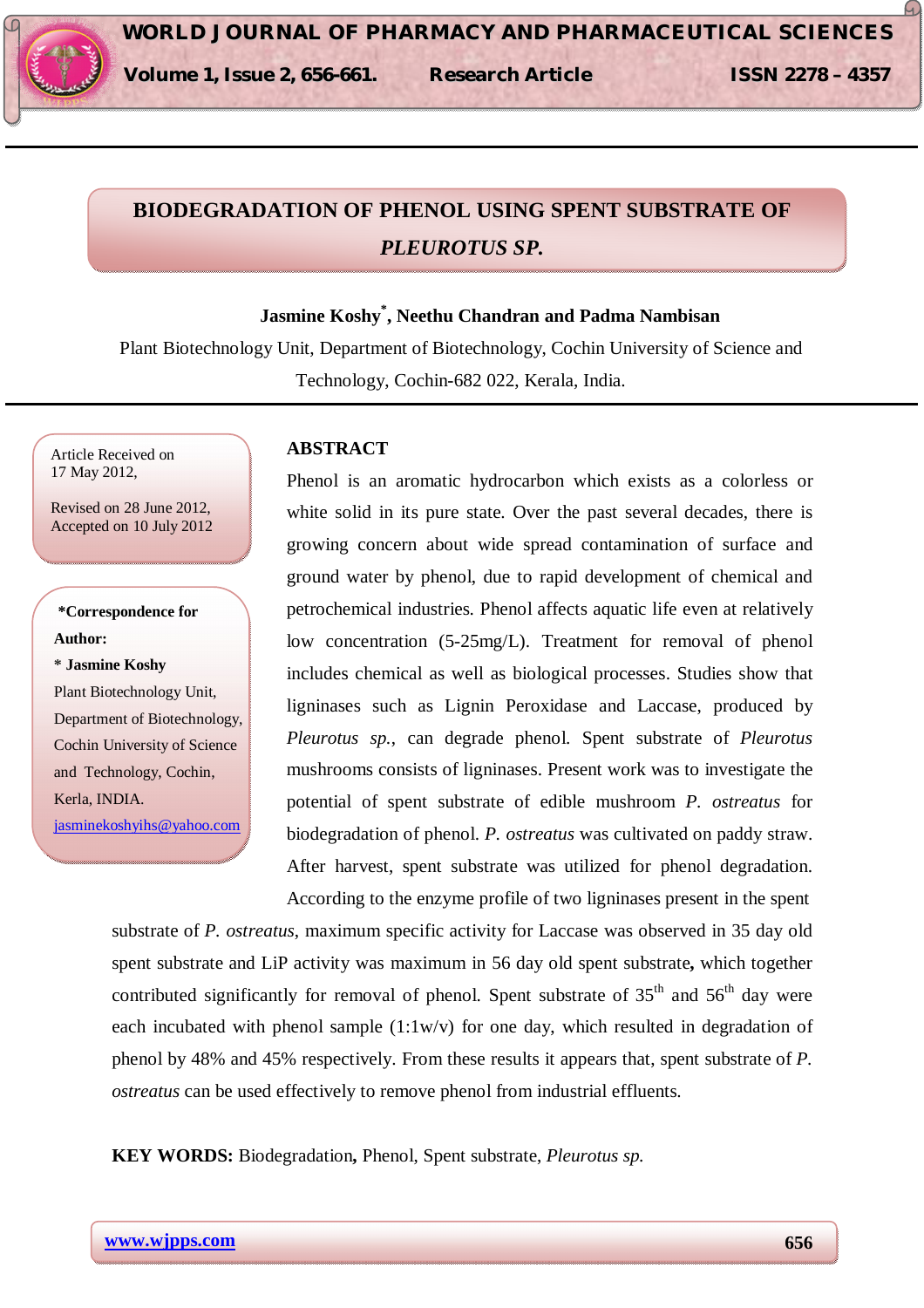#### **INTRODUCTION**

Phenol, a toxic organic compound, is a common and potential contaminant in water effluent of industries like coke oven units, oil refineries, plastics, leather and paint industries and paper and pulp industries. <sup>[1]</sup> Naturally it occurs in human and animal wastes or in decomposing organic material. This aromatic compound, which is constantly ingested into our environment, is highly toxic and found to affect aquatic life, causing ecological imbalance. It has high bioaccumulation rate along the food chain. Phenol can be absorbed by our body through the respiratory organ, skin and alimentary canal. It can restrain the central nervous system and interact with the liver and nephridium. <sup>[2]</sup> Hence, in 1985, WHO imposed a stringent effluent discharge limit of 0.2 mg/l.  $^{[3]}$  Thus its removal is essential for environmentally sustainable existence. Conventional treatments to remove phenol from water include chemical oxidation, solvent extraction as well as biological processes. Studies show that extracellular ligninases such as Lignin Peroxidase (LiP) and Laccase produced by certain *Pleurotus sp.* can degrade phenol. [4]

*Pleurotus* is a genus of gilled mushroom, commonly called as oyster mushroom. They belong to kingdom Fungi, family Tricholomataceae and class Basidiomycetes. They are found in tropical/temperate climates at a temperature range of 22-30ºC and humidity 80-95%. Oyster mushrooms are the second most common mushroom produced in India, as well as worldwide. These mushrooms are edible as well as medicinal. Commercially, *Pleurotus* mushrooms are cultivated in bags, on lignocellulosic agriwaste such as paddy straw. After cultivation, a considerable amount of mushroom substrate (spent substrate) remains as residual material.

Presently, spent substrate (SS) is used for cultivation of other mushroom species or vegetables, for preparation of vermiculture, or as animal feed. But, it needs heat treatment before being removed from the mushroom house. Being expensive, some mushroom growers discard the spent substrate far from the farm. Without proper treatment, spent substrate can pose health problems. Conversely, recycling of spent substrate can increase sustainability, and also help farm economy. Spent substrate is observed to be a good source of fungal extracellular ligninases. Several studies have shown the potential use of the spent substrate in purification of water and soil. In the present study, an attempt was made to investigate the potential of spent substrate of *Pleurotus ostreatus* for biodegradation of phenol in waste water.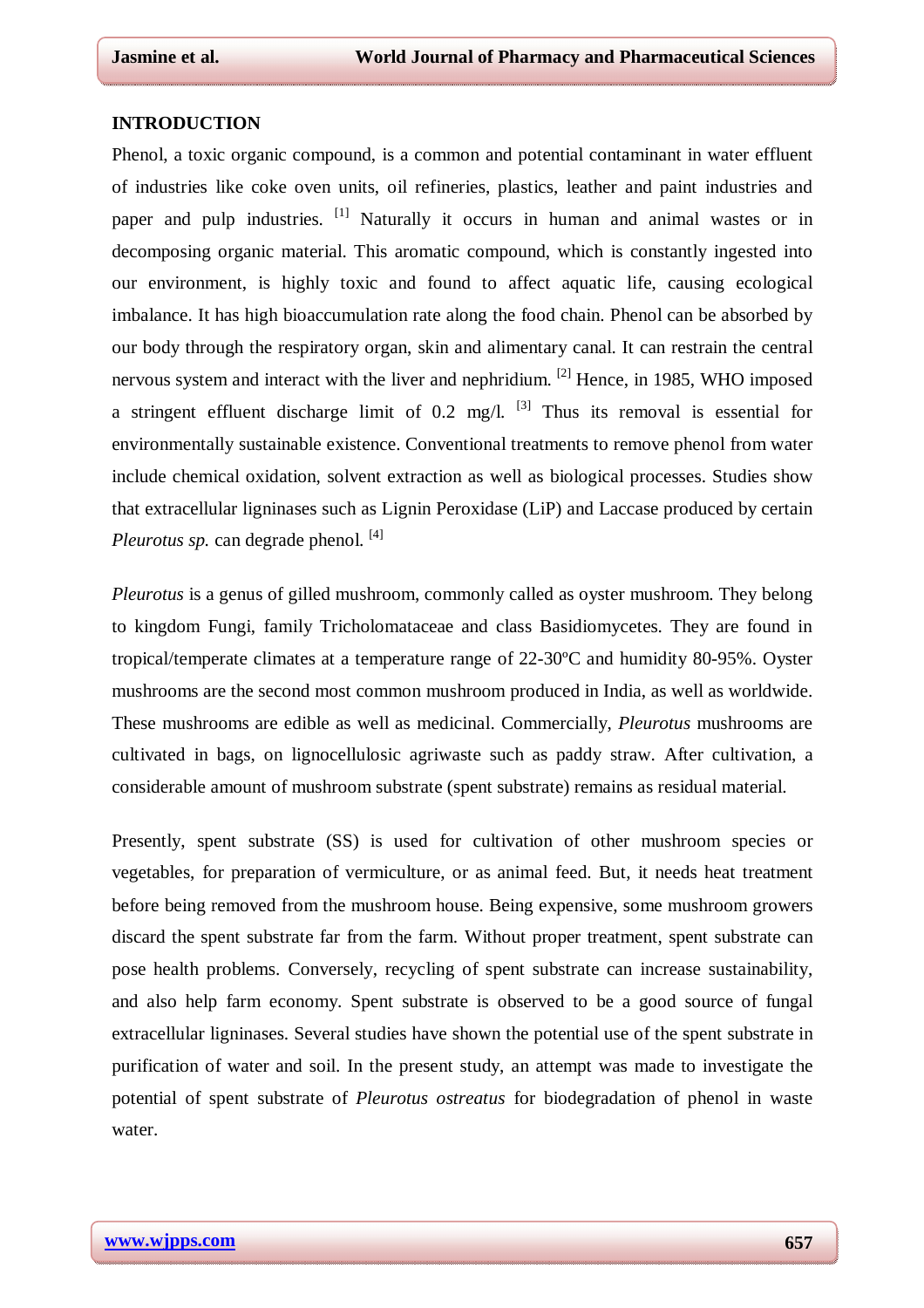#### **MATERIALS AND METHODS**

*Pleurotus ostreatus* culture (NCIM-1200) was collected from NCIM, Pune. Spawn was prepared and mushroom was cultivated on paddy straw. <sup>[5]</sup> Spawn to substrate ratio was 1:10 (w/w). Mushroom substrate was utilized for quantitative assays of extracellular ligninases (Lignin Peroxidase (LiP) and Laccase) from  $7<sup>th</sup>$  day onwards till  $70<sup>th</sup>$  day (at 7 days interval). <sup>[6,7]</sup> Substrate was mixed with citrate buffer(1:1w/v) and 0.05%Tween 80, given shaking for 30min, centrifuged and used as crude enzyme extract for assays (at room temperature and pH of mushroom bed). Protein was estimated simultaneously. <sup>[8]</sup> Mushrooms were harvested on  $18<sup>th</sup>$  and  $21<sup>st</sup>$  day. After harvest, the SS was incubated with phenol sample (1:1w/v) for one day, at room temperature. Initial and final phenol concentrations of the sample were estimated.<sup>[9]</sup> All the experiments were done in triplicate.

#### **RESULTS AND DISCUSSION**

It has been hypothesized that the addition of LiP or Laccase enzyme can reduce the concentration of phenolic compounds in wastewater. The process of removing these phenolic compounds by such enzymes has been researched by several researchers. The main purpose of biological (enzymatic) treatment is to accelerate the oxidation process of the organic matter. Present research has shown that the extracellular ligninase enzymes present in the spent substrate of *P. ostreatus* can react with aqueous phenolic compounds to simply remove them from the aqueous phase.

According to the enzyme profile of two ligninases in SS of *P. ostreatus*, LiP activity increased till 56<sup>th</sup> day and then showed a steep decrease, while Laccase production followed a wave pattern with three distinct peaks on  $7<sup>th</sup>$ ,  $35<sup>th</sup>$  and  $70<sup>th</sup>$  day (Fig.1&2). Even after the harvest, *P. ostreatus* continued to produce both ligninases and the enzymes gave their activity peaks only after the harvest. LiP showed maximum activity on  $56<sup>th</sup>$  day of cultivation  $(0.2 U/mg)$ , and Laccase activity was maximum on 35<sup>th</sup> day (0.5 U/mg).

Incubation of the phenol sample  $(1:1w/v)$  with 35 day old SS and 56 day old SS for one day, resulted in degradation of phenol by 48% and 45% respectively (Tab 1). *P. ostreatus* was observed to produce more Laccase on comparison with LiP; and on  $35<sup>th</sup>$  day, Laccase production was very high, when compared to LiP. Hence, even though the two ligninases present in the SS contributed together for the biodegradation of phenol; among the two enzymes, Laccase is found to be more efficient in degrading phenol.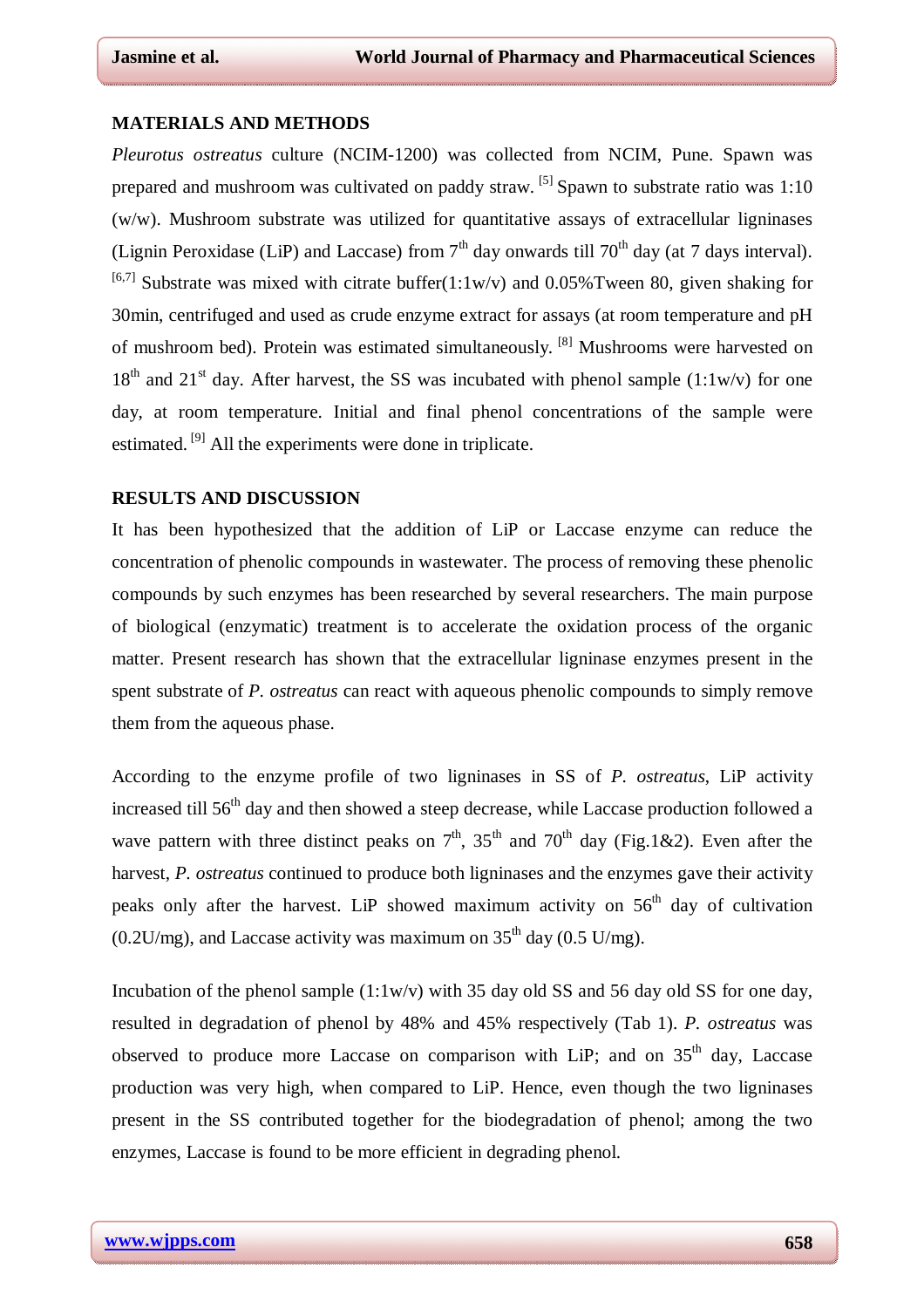

**Fig. 1 Specific activity of lignin peroxidase in the substrate of** *Pleurotus ostreatus*



**Fig. 2 Specific activity of laccase in the substrate of** *Pleurotus ostreatus*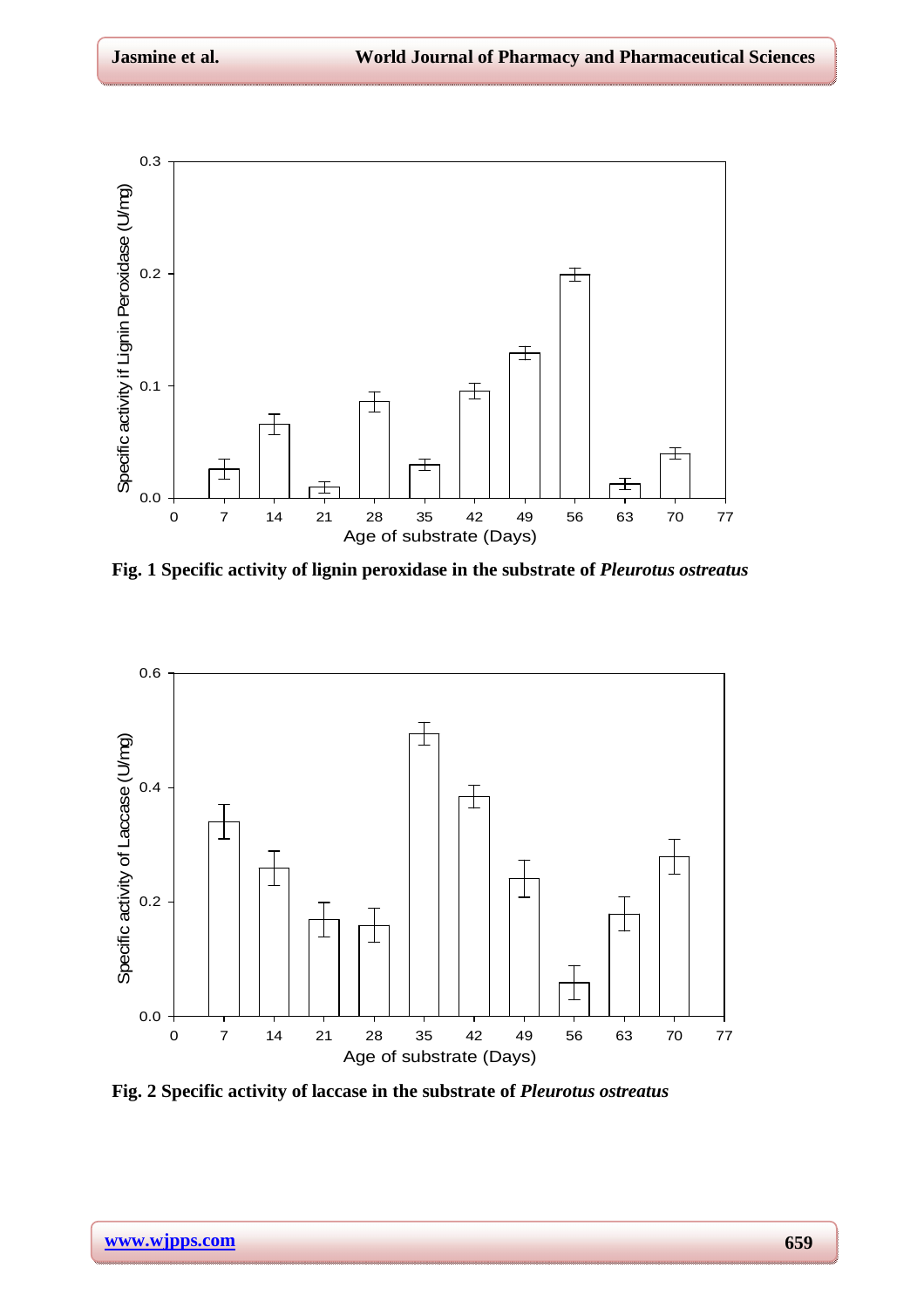| Age of |           | Phenol conc. $(mg/L)$ |                           |
|--------|-----------|-----------------------|---------------------------|
| spent  | substrate | <b>Initial</b>        | After 1 day incubation    |
| (days) |           |                       | (Percentage of reduction) |
| 35     |           |                       | $6364.62 \pm 23.40$ (48%) |
| 56     |           | $12281.7+23$          | $6770.70 \pm 82.03$ (45%) |

**Table 1 Percentage of reduction in phenol concentration by the use of spent substrate of**  *Pleurotus ostreatus*

### **CONCLUSION**

Conventional cultivation practice is to harvest 2-3 flushes of mushrooms, and after which the spent substrate is discarded. From the above results it appears that the spent substrate of *Pleurotus ostreatus* can be used effectively to remove phenol from waste water. In addition to being entirely ecofriendly, the process described here assures double benefit from oyster mushroom cultivation – production of edible/medicinal nutritious oyster mushrooms, and the utilisation of spent substrate for bioremediation. Also, the process offers a viable solution for solid waste management of spent mushroom substrate. This work could make the recycling of spent mushroom substrate commercially attractive. In further research the selection of lignocellulosic substrate and the optimization of conditions need to be addressed.

## **ACKNOWLEDGEMENT**

One of the authors (JK) gratefully acknowledges financial support from Cochin University of Science and Technology.

## **REFERENCES**

- 1. Haghseresht F, Lu GQ. Adsorption characteristics of phenolic compounds onto coalreject derived adsorbents. Energy and fuels, 1998; 12: 1100-1107
- 2. Huang J, Huang K, Liu S, Luo Q, Shi S. Synthesis, characterization and adsorption behavior of aniline modified polystyrene resin for phenol in hexane and aqueous solution. J Colloid Interface Sci*,* 2008; 317: 434-441
- 3. Mishra S, Bhattacharya J. Potential of leaf litter for phenol adsorption- A kinetic study. Indian J Chem Technol, 2006; 13: 298-301
- 4. Kirk TK, Farrell RL. Enzymatic "combustion": the microbial degradation of lignin. Annu Rev Microbiol*,* 1987; 41**:** 465-505.